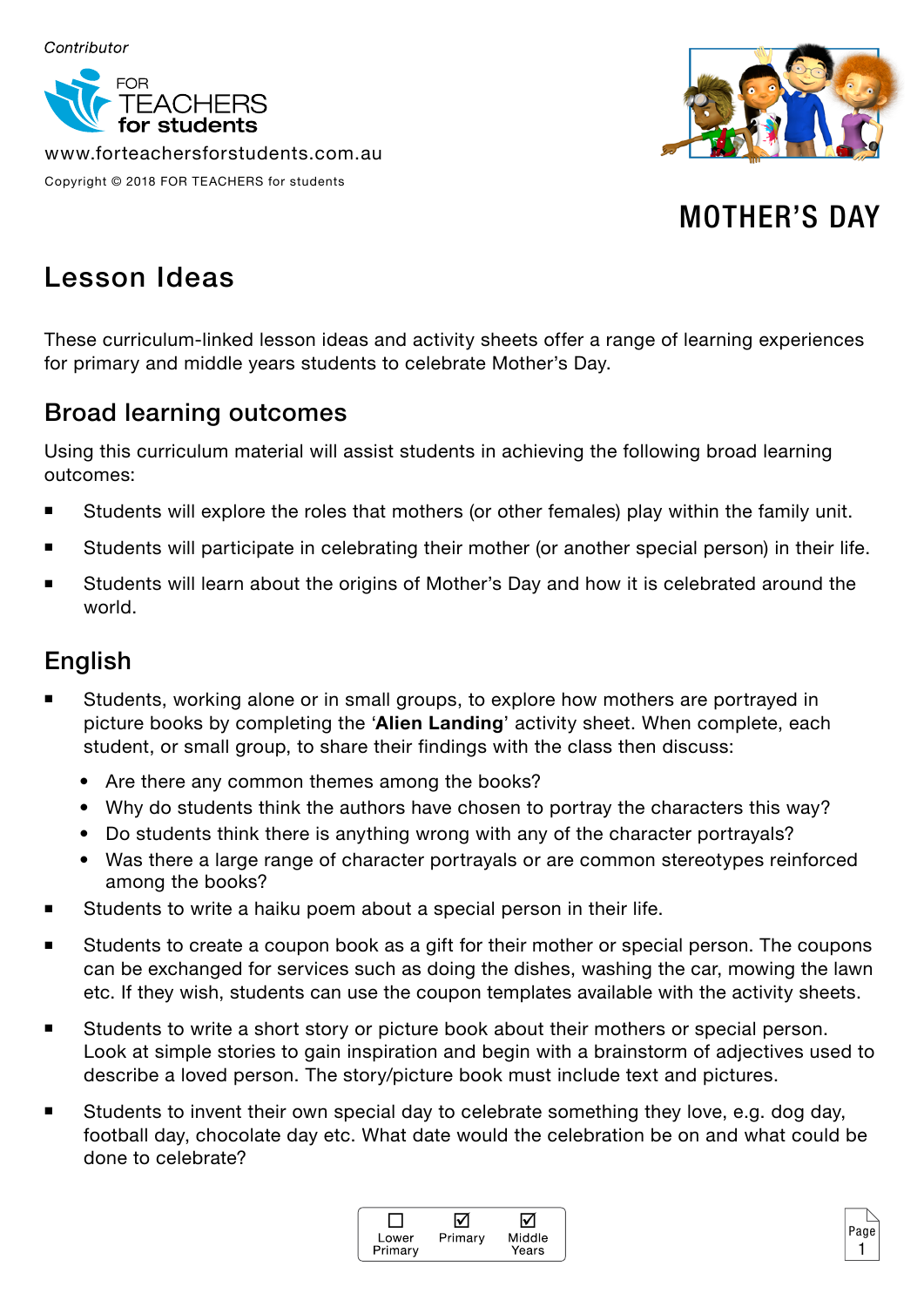

www.forteachersforstudents.com.au Copyright © 2018 FOR TEACHERS for students



# MOTHER'S DAY

## **Mathematics**

- Students to work in small groups to plan a stall which will sell gifts for Mother's Day. Students must calculate the required initial capital investment, advertising costs, prices for goods and expected profits.
- Students to be given a budget and then use supermarket catalogues to purchase goods to make a special meal to celebrate Mother's Day.
- Students to use tessellation to create a patchwork quilt pattern. The design could be used to make a Mother's Day card.
- Students to use beads to create a patterned necklace.

### Science

- Students to research parents in the animal kingdom. How do the roles differ in different types of animals (i.e. mammals, monotremes etc.)? For mothers research how they give birth (i.e. eggs or live babies) and how they care for their young *(if at all)*.
- **Students to explore the nature of chemical reactions by making bath bombs to give as** Mother's Day gifts. Instructions and an explanation of the reaction can be found with the activity sheets. This activity must be supervised by a responsible adult.

## Humanities and Social Sciences

#### **History**

- Students to research the origin of Mother's Day. Write an explanation of how the celebration was started and how it may have changed over time. Present the findings using multimedia.
- Students to create a timeline of celebrations they have enjoyed with their family. Include photographs if they are available.
- Students to select one female, mother figure from their family (i.e. mother, grandmother, carer, aunt etc.) as the focus of a report. Interview the person and other family members to collect information for the report.
- Julia Ward Howe and Anna Jarvis are credited with creating Mother's Day. Research to find out more about these two women.



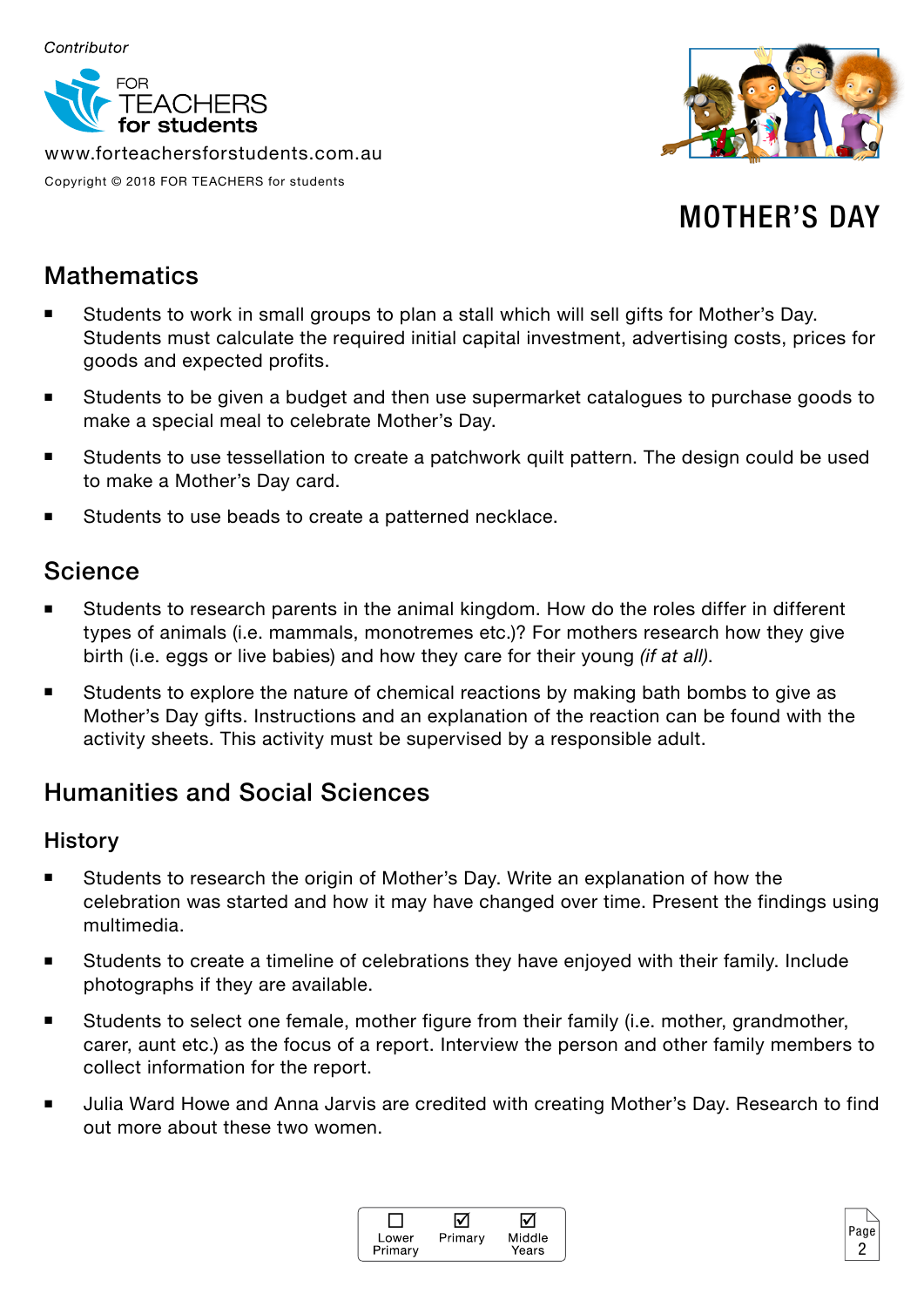

www.forteachersforstudents.com.au Copyright © 2018 FOR TEACHERS for students



## MOTHER'S DAY

3

#### Geography

- Students to research ways in which countries around the world celebrate Mother's Day.
- Students to investigate their family tree on their mother's side. On a map, mark the places where the people on the tree were born or lived.

#### Economics and Business

 Students to identify various selling and advertising techniques that are used to convince people to spend money around Mother's Day. Find examples of ads (print, radio, television or online) to demonstrate the techniques.

#### The Arts

- Students to make a gift box for their mother or special person. Instructions and a template can be found with the activity sheets.
- Students to follow the instructions on the '**Peek-a-Boo Card Instructions**´ sheet to make a card for Mother's Day.
- Students to make a photograph collage (using photos of themselves) as a gift for a special person in their life.
- Students to make a bookmark using the '**Heart Bookmark**' sheet.
- Students to follow the instructions on the 'Quilling Card' sheets to make an interesting card for Mother's Day.

### **Technologies**

 Students to make a list of the tasks that their mother/carer does in a typical day, then design a robot that can do these tasks for them. Make a model of the robot. Students then discuss: "What can humans do that robots cannot?"